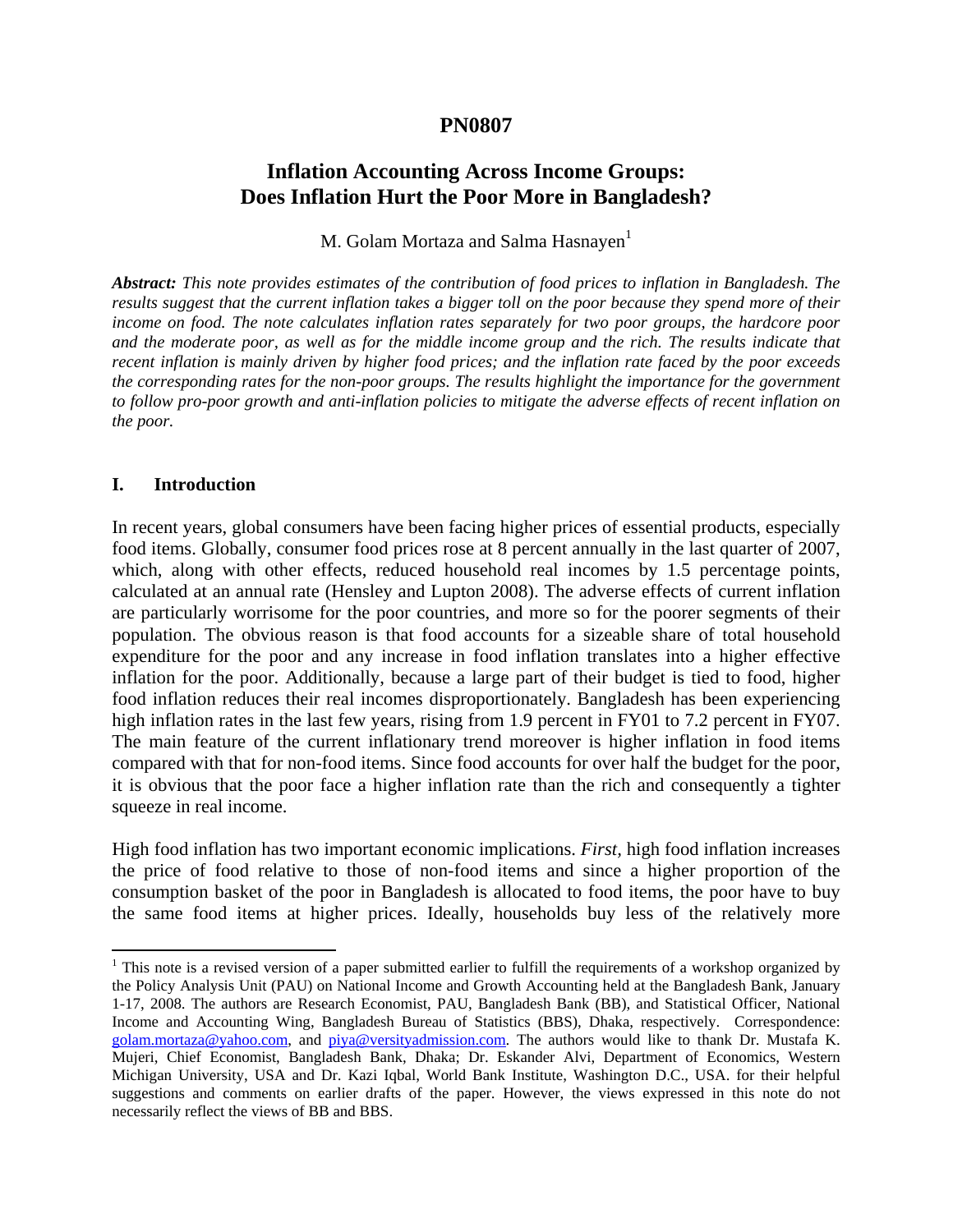expensive items, food in this instance, but since the poor mostly survive at the subsistence level with little scope to further reduce food consumption, there is not much reprieve through the substitution effect. As such, the poor bear almost the full brunt of food inflation. *Second,* food inflation reduces the real income of the poor, there is less money left over after food purchases to consume other necessary goods such as education, health, fuel and energy. That is, the income effect also hurts the poor more. Thus, higher food inflation negatively affects the welfare of the poor both because they cannot substitute out of food and because real incomes are reduced.

This note identifies the role of food inflation in overall inflation by computing the contribution of food inflation to the overall inflation rate in order to assess the hypothesis that current inflation is driven by food inflation in Bangladesh. It also estimates separate inflation rates for different income groups—the hardcore poor, the moderate poor, the middle-income group, and the rich in both rural and urban areas to see if inflation hurts the poor relatively more than the rich. Finally, the note draws some policy implications.

### **Inflation, real income and poverty**

 $\overline{a}$ 

Conceptually, a number of linkages between inflation and its distributional impacts can be identified. *First,* there is *a priori* argument that the rich are better able to protect themselves against the adverse effects of inflation than the poor because of their better access to financial instruments (Easterly and Fisher 2000). In contrast, the poor have a larger share of their income in cash which faces the inflation tax. Moreover, poorer people typically have less flexibility in responding to adverse changes in their environment because of erosion real incomes and savings and low wages which are often fixed nominally (McKay and Sowa 2005). *Second,* The poor, especially the elderly poor, may depend more than the rich on state-determined income such as state subsidies, pensions, or direct transfers that are not fully indexed to inflation, thus reducing their real income (Easterly and Fisher 2000).<sup>2</sup> *Third*, inflation appears to increase poverty by lowering real incomes.<sup>3</sup> In this regard, Romer and Romer (1998) argue that an increase in unanticipated inflation may reduce the unemployment rate in the short-run and benefit the poor. However, in the long run, higher inflation cannot permanently reduce the unemployment rate because real wages adjust, and thus the adverse effects of inflation on the poor may persist in the long run.

Though there is no systematic analysis of the relationship between inflation and poverty rates in the context of Bangladesh, a casual look at the historical data show that the overall poverty rate was higher during the period of rapid inflation, particularly in the 1970s and 1980s. And the poverty rate started to fall in the early 1990s when inflation rates were also substantially lower. However, inflation has become a major problem in Bangladesh at present, led by rapidly rising food prices.

 $2^2$  The above arguments are debatable in that the actual effects of inflation depend in complicated ways on the tax system, including capital taxation as described in Fisher and Modigliani (1978). This paper, however, questions the applicability of this idea to a developing country because of the inefficient tax system that prevails in Bangladesh and the relatively higher weights on food items that are not taxed in the same way.

 $3$  However, in drawing the empirical evidence from Latin America, Cardoso (1992) argues that inflation tax does not affect those already below the poverty line because of their negligible cash holdings.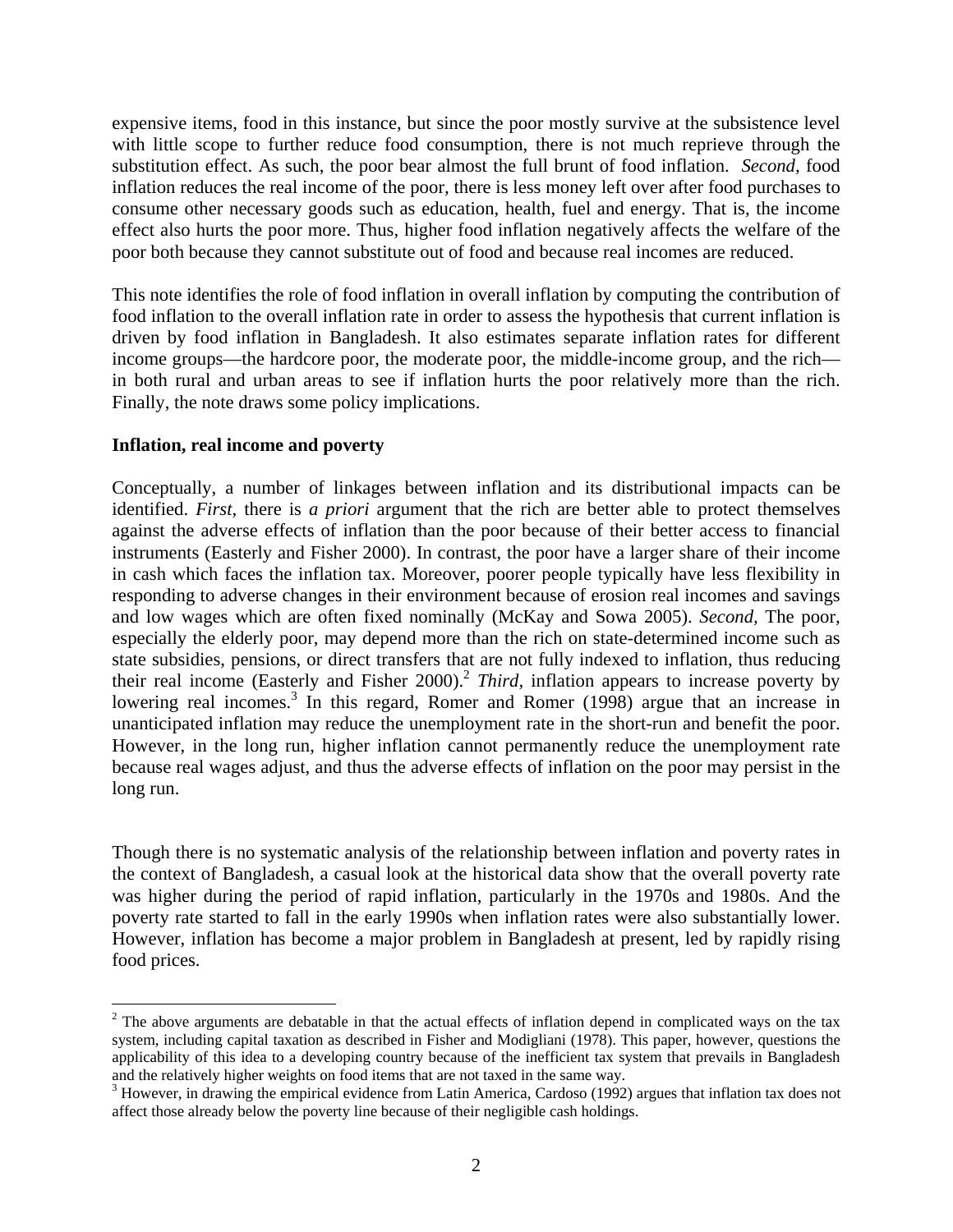### **Current inflation scenario**

The Bangladesh economy has experienced a moderate rate of inflation, 5.6 percent on average in the second half of the 1990s, mainly dominated by food inflation in both rural and urban areas (Table 1). In the case of general, food and non-food inflation, rural inflation was higher than urban inflation. The rate of general inflation in FY01 was 1.9 percent, mainly due to lower food price inflation as compared with non-food inflation. The inflation rate started to rise since FY01, reaching 5.8 percent in FY04 with an acceleration of food inflation (6.9 percent), especially in the urban areas. The inflation rate further increased to 7.2 percent in FY07, with food inflation reaching 8.1 percent. Recent statistics show that 12-month average inflation rate has further gone up to 9.6 percent in January 2008, while the rate was 11.4 percent on point-to-point basis in the same month.

| Year                      | National |      |          |         | Rural |          | Urban   |      |          |  |  |
|---------------------------|----------|------|----------|---------|-------|----------|---------|------|----------|--|--|
|                           | General  | Food | Non-food | General | Food  | Non-food | General | Food | Non-food |  |  |
| FY96-<br>FY <sub>00</sub> | 5.60     | 6.39 | 4.43     | 6.39    | 6.24  | 6.74     | 4.50    | 4.84 | 3.92     |  |  |
| <b>FY01</b>               | 1.94     | 1.38 | 3.04     | 2.26    | 1.18  | 3.83     | 1.52    | 1.89 | 1.13     |  |  |
| FY02                      | 2.79     | 1.63 | 4.61     | 2.43    | 1.44  | 4.57     | 3.36    | 2.09 | 4.70     |  |  |
| FY03                      | 4.38     | 3.46 | 5.66     | 4.74    | 4.05  | 5.91     | 3.52    | 2.09 | 5.00     |  |  |
| FY04                      | 5.83     | 6.92 | 4.37     | 5.77    | 6.55  | 4.47     | 5.66    | 7.80 | 4.14     |  |  |
| FY05                      | 6.48     | 7.91 | 4.33     | 6.62    | 7.99  | 4.27     | 6.14    | 7.71 | 4.49     |  |  |
| <b>FY06</b>               | 7.16     | 7.76 | 6.40     | 7.36    | 7.62  | 6.90     | 6.68    | 8.09 | 5.14     |  |  |
| <b>FY07</b>               | 7.20     | 8.11 | 5.90     | 7.28    | 7.93  | 6.10     | 7.02    | 8.53 | 5.34     |  |  |

**Table 1: Trends in inflation: FY96-FY07** 

Sources: *Statistical Year Book* (various issues), Bangladesh Bureau of Statistics (BBS).

Two main characteristics of recent inflation trends are observed: *first,* inflation in Bangladesh varies directly with food prices, especially in the urban areas; *second,* overall inflation in rural areas is higher than the corresponding urban rate, but while food inflation is higher in the urban areas, non-food inflation tends to be higher in the rural areas (Table 1). This suggests that the rural poor are somewhat differently affected than the urban poor—both suffer from rising food prices, but the rural poor additionally suffer from rising non-food prices as well.

Although the above results show the dominance of food inflation, these do not provide any information about the contribution of food inflation to overall inflation in the country for which inflation accounting is necessary.

## **II. Inflation Accounting**

The inflation accounting framework helps to break down the overall inflation rate into its main components. The advantage is that it allows one to better assess where the inflationary pressures are more acute and where they are benign. This note breaks down overall inflation into food and non-food components, for both rural and urban households.<sup>4</sup> For inflation accounting, this note

<sup>1</sup> <sup>4</sup> Though inflation accounting does not explain causality, this framework can be viewed as a step in understanding the basic elements of inflation. An important next step involves the analysis of pass-through effects of food and non-food inflation, which is not attempted in this note.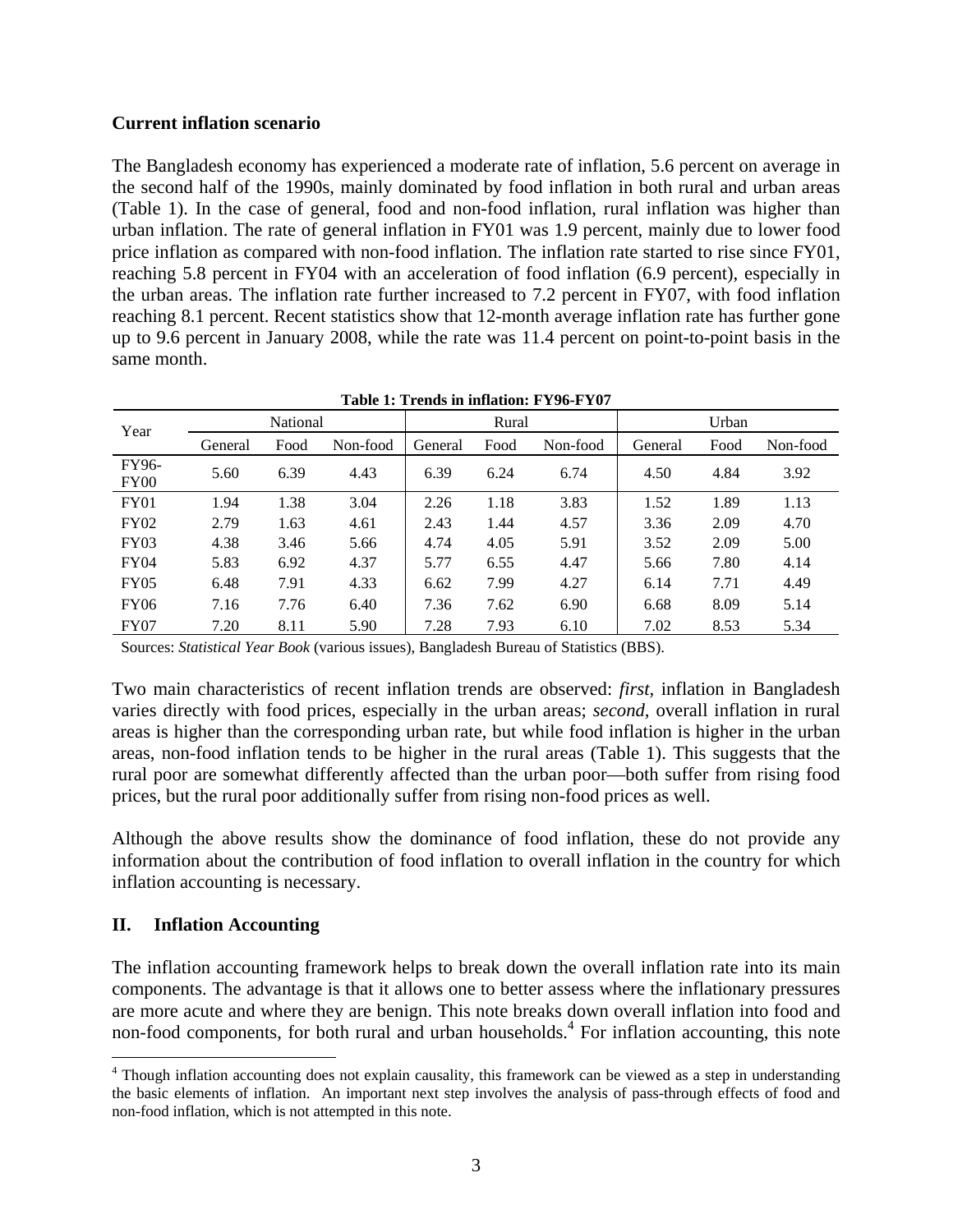employs two base years:  $1995/96 = 100$ , which is usually used as the base year for calculating the official inflation rate by the BBS, and 2005 = 100, based on the report of the *Household Income and Expenditure Survey 2005* (HIES 2005). The reason for employing a new base year is that the consumption patterns of the households have changed since 1995/96, so that using the 1995/96 consumption basket would distort measured inflation by assuming that the households still buy the old basket.

|           | Base: 1995-96=100 |              | Base: 2005=100 |              |  |  |
|-----------|-------------------|--------------|----------------|--------------|--|--|
| Month     | 2006              | 2007         | 2006           | 2007         |  |  |
|           | contribution      | contribution | contribution   | contribution |  |  |
|           | (percent)         | (percent)    | (percent)      | (percent)    |  |  |
| January   | 59.55             | 65.87        | 54.47          | 60.25        |  |  |
| February  | 56.89             | 67.55        | 52.03          | 61.79        |  |  |
| March     | 58.08             | 67.58        | 53.12          | 61.81        |  |  |
| April     | 65.23             | 63.84        | 59.66          | 58.39        |  |  |
| May       | 68.81             | 61.01        | 62.94          | 55.81        |  |  |
| June      | 68.75             | 62.86        | 62.89          | 57.50        |  |  |
| July      | 64.49             | 66.52        | 58.99          | 60.84        |  |  |
| August    | 65.46             | 67.55        | 59.87          | 61.79        |  |  |
| September | 70.45             | 68.03        | 64.44          | 62.22        |  |  |
| October   | 72.44             | 68.61        | 66.26          | 62.76        |  |  |
| November  | 67.25             | 72.58        | 61.51          | 66.38        |  |  |
| December  | 67.96             | 73.41        | 62.16          | 67.15        |  |  |

**Table 2: Direct impact of food prices on inflation** 

Source: Authors' calculation

Note: Inflation is calculated on the basis of 12-month point-to-point basis. The contribution is calculated as the share of food in the CPI multiplied by food price inflation divided by overall inflation.

First, the direct impact of food prices on overall annual (12 month point-to-point) inflation between January 2006 and December 2007 is reported. Using the old base year, on average, more than 60 percent of current inflation is contributed by food inflation (Table 2). The contribution rises from 59.6 percent in January 2006 to 73.4 percent in December 2007. For the new base year (2005 = 100), the contribution of food prices also rises, though the increase is about 5 percentage points less each month. The new base year shows a lower contribution of food to overall inflation because of low weight to food relative to non-food items. For example, expenditure on food accounts for 58.8 percent of total expenditure in the 1995-96 basket, whereas similar share drops to 53.8 percent in HIES 2005. Thus, although the share of food is high in consumption expenditure relative to non-food items giving food inflation greater weight in overall inflation, food share declines with overall increase in income as evidenced in the composition of the 1995/96 and 2005 baskets.

It is useful to note that the high contribution of food inflation has been a perennial feature of Bangladesh inflation during the period FY97-FY07. There are two ways in which food inflation could be the source of rising overall inflation: (i) contribution of food inflation is *rising,* and (ii) its pass-through effect on overall inflation is *high*—that is, food inflation is quickly translated to general inflation. Accordingly, because the contribution of food inflation has been sharply increasing since the early 2000s, it is easily verified that food inflation is a source of high overall inflation. The pass-through effect is also potent since the contribution of food inflation to overall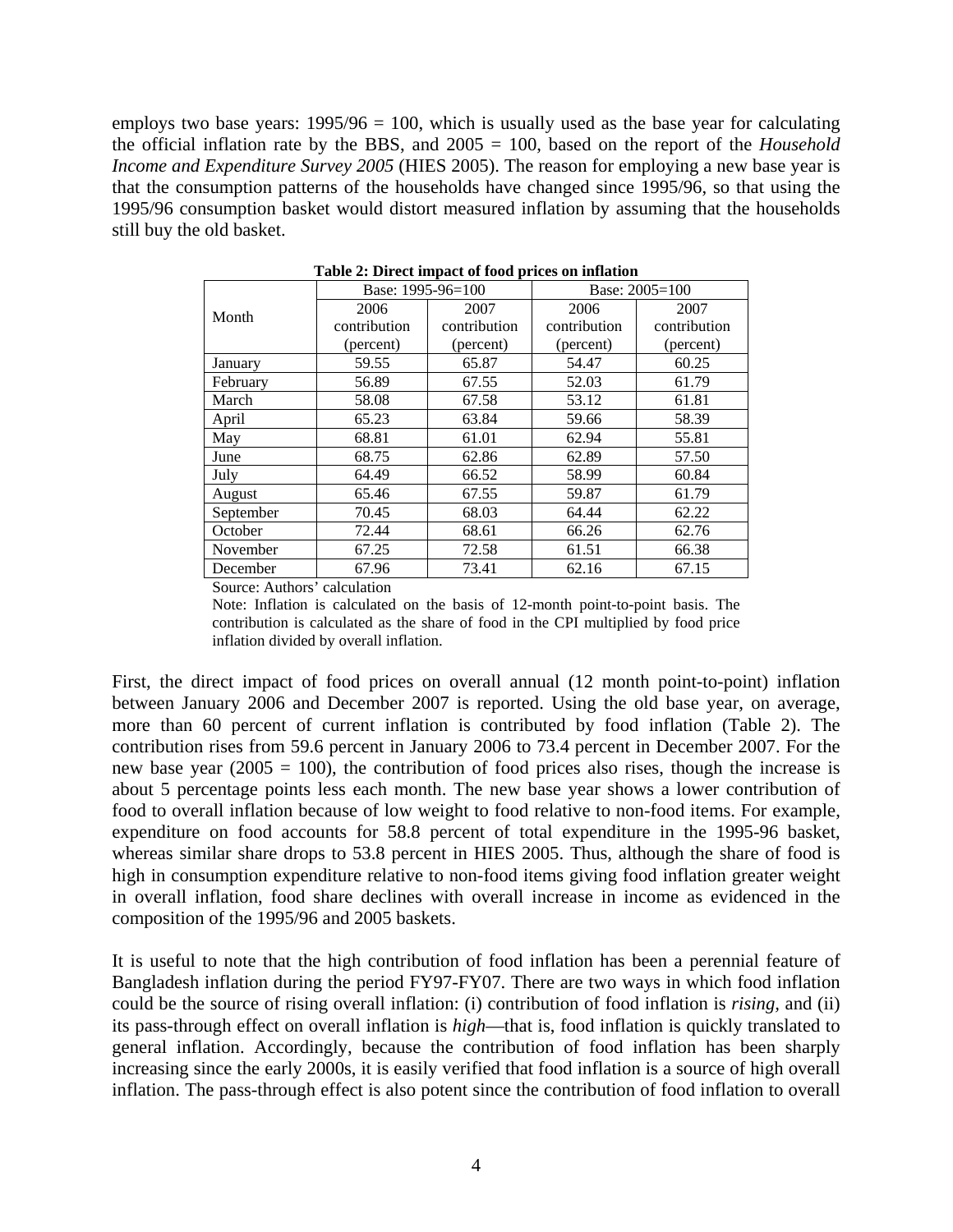inflation has generally remained steady and high. Given that the share of food inflation has been fairly consistent, averaging about 65 percent from FY97 to FY07, food inflation and overall inflation must have generally moved together, though not one-for-one in every year, since food inflation has led overall inflation in some years.<sup>5</sup> Put together, the two channels suggest that the rising contribution of food inflation in the early 2000s led to higher inflation, with a significant pass-through effect. From FY01 to FY04, at the national level, the contribution of food inflation rose from about 42 percent to 73 percent and overall inflation went from about 2.0 percent to 5.8 percent, reflecting both increasing contribution of food inflation and a significant pass-through effect. In the next couple years, FY2005 to FY2007, the contribution of food inflation remained at about 67 percent and the overall inflation rose to about 7 percent, reflecting not increasing contribution of food inflation but a rising pass-through effect—the second channel described above. It is thus evident that food inflation is a significant source, and both channels have been active in raising inflation in Bangladesh.

|             | National  | Rural     | Urban     |
|-------------|-----------|-----------|-----------|
| Year        | (percent) | (percent) | (percent) |
| <b>FY97</b> | 54.53     | 62.58     | 49.13     |
| <b>FY98</b> | 71.07     | 81.74     | 60.98     |
| <b>FY99</b> | 77.51     | 77.38     | 75.59     |
| FY00        | 56.52     | 54.86     | 54.09     |
| <b>FY01</b> | 41.88     | 32.87     | 60.68     |
| FY02        | 34.33     | 37.31     | 30.35     |
| <b>FY03</b> | 46.44     | 53.79     | 28.98     |
| <b>FY04</b> | 73.28     | 71.47     | 63.55     |
| <b>FY05</b> | 71.73     | 75.99     | 61.28     |
| FY06        | 63.77     | 65.18     | 59.10     |
| FY07        | 66.28     | 68.58     | 59.30     |

**Table 3: Contribution of food inflation to overall inflation** 

Source: Authors' calculation

### **III. Inflation and the Poor**

Inflation in Bangladesh is constructed using the consumer price index (CPI) that reflects the average inflation of all income groups in the country. However, as the poor constitute a large part of the population and they spend a bigger share of their budget on food, the inflation rate based on CPI does not fully capture the inflation rates facing households having different income levels. Moreover, since the poverty rate is different between rural and urban areas, the actual inflation rate facing households may also vary over locations.

<sup>&</sup>lt;sup>5</sup> It may be noted that a high pass-through effect is consistent with a steady share of food inflation, since share of

food inflation  $=\frac{w_f \pi_f}{\pi}$ , where  $w_f$  is weight of food in total expenditure,  $\pi_f$  is food inflation and  $\pi$  is overall

inflation. Given that  $W_f$  remains steady, the inflation ratio must be constant for the share of food inflation to be

constant—implying that food inflation and overall inflation move together. Thus, it appears that the pass-through effect of food inflation on overall inflation is high. This makes sense since food constitutes over half the budget for most households in Bangladesh—all sectors try to recoup the high food cost, like any production cost, by raising their own prices in turn.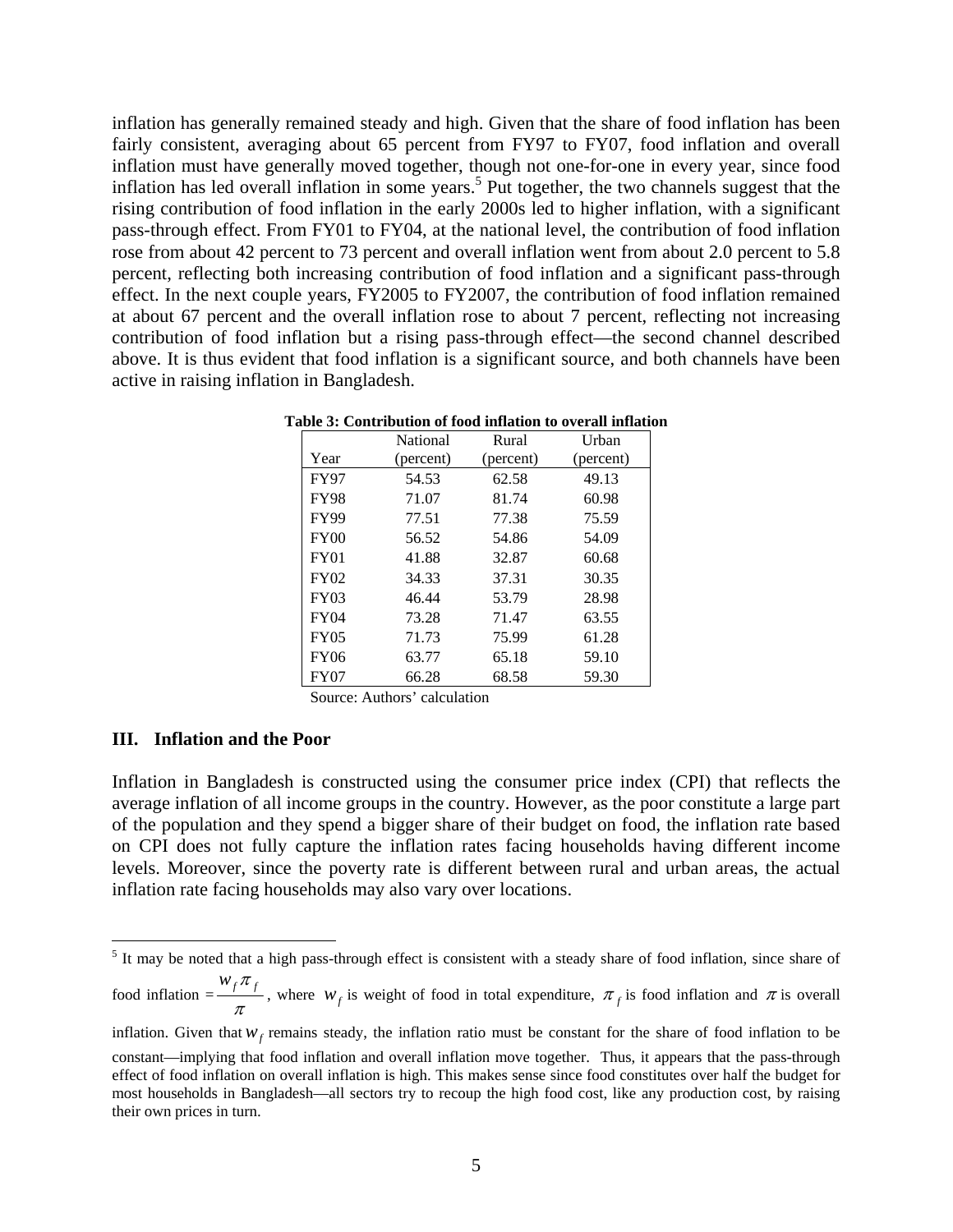It is generally argued that the consumption pattern of households shifts in favor of non-food items with increase in income, that is expenditure on non-food items will be higher among the richer income groups. This is seen in Figure 1, which shows that the ratio of non-food to food expenditure increases with household income. It also shows that the slope of the curve is relatively flat at lower income levels, suggesting that higher food inflation affects the real income of the poor more adversely, possibly also reducing their consumption of non-food items. On the other hand, the curve is steeper for the higher income groups suggesting a rapid change in favor of non-food items with the increase in income. That is, low-income groups may not have the ability to substitute away from food, which the high-income groups have.



#### **Figure 1: Expenditure-income line in Bangladesh, 2005**

This shows that a unit change in food prices doesn't have the same effect on the poor and the non-poor. This note uses data on consumption expenditure on food and non-food items of different income groups at national, rural and urban levels using HIES 2005 to construct separate inflation rates (Table 4).

The distribution of consumption expenditure indicates that the poor spend relatively more on food than on non-food items.<sup>6</sup> For example, the hardcore poor spend almost two-thirds of their income on food items, whereas the people belonging to the rich category spend 41 percent of income on food at the national level (Table 4). Though the ratio varies in the rural and urban areas, food weights in consumption expenditure are higher in both areas for the poor.

1

<sup>&</sup>lt;sup>6</sup> The definition of various income groups such as hardcore poor, absolute poor, middle class and upper class can be found in notes under Table 4.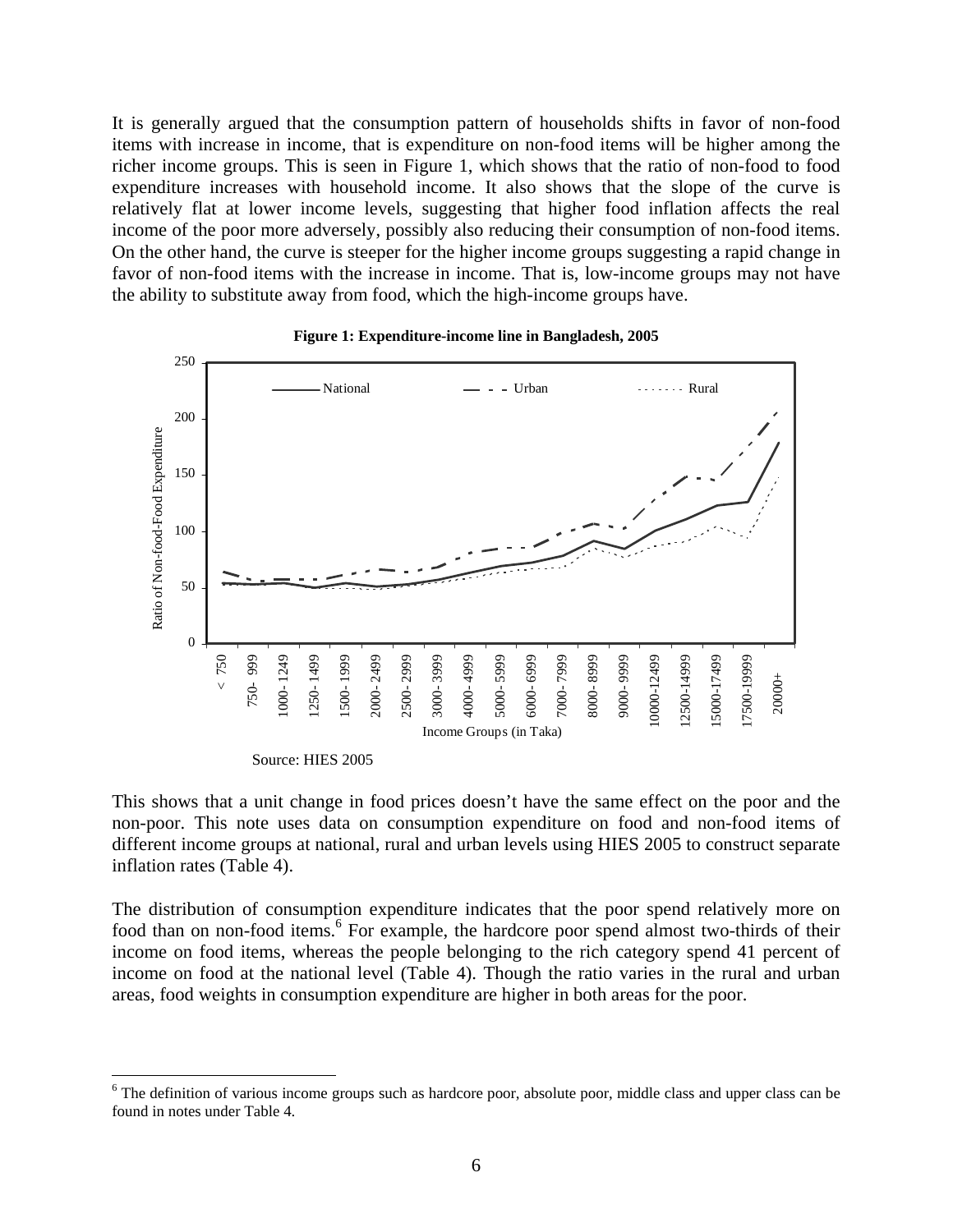|                      |                 | Total food weights |       |      |            |         | Total non-food weights |        |       |          |         |           |           |               |
|----------------------|-----------------|--------------------|-------|------|------------|---------|------------------------|--------|-------|----------|---------|-----------|-----------|---------------|
|                      |                 |                    | Rice  |      |            |         |                        |        |       |          | Housing |           |           |               |
| Household            |                 |                    | &     |      |            | Meat    |                        | Edible |       | Clothing | and     |           |           |               |
| expenditure          | $%$ of          |                    | rice  |      | Condiments | and     |                        | oil &  |       | and      | House   | Fuel $\&$ | Household | Miscellaneous |
| group                | household       | Total              | flour | Fish | and spices | Poultry | Vegetables             | fat    | Total | Footwear | Rent    | Lighting  | Effects   | Item          |
|                      | <b>National</b> |                    |       |      |            |         |                        |        |       |          |         |           |           |               |
| Hardcore Poor        | 14.83           | 67.03              | 33.37 | 5.25 | 5.78       | 1.84    | 7.72                   | 3.91   | 32.79 | 5.86     | 8.08    | 9.97      | 0.62      | 8.26          |
| Absolute Poor        | 27.21           | 66.40              | 30.50 | 6.76 | 5.06       | 3.14    | 6.36                   | 2.99   | 33.42 | 5.63     | 7.77    | 7.54      | 1.06      | 11.43         |
| Middle Income        | 45.23           | 57.95              | 20.85 | 7.28 | 4.47       | 4.83    | 4.81                   | 2.45   | 41.87 | 5.85     | 10.46   | 6.30      | 1.97      | 17.30         |
| Rich                 | 12.75           | 41.29              | 11.02 | 5.79 | 2.99       | 5.56    | 2.94                   | 1.65   | 58.59 | 5.25     | 17.32   | 4.69      | 2.81      | 28.52         |
| All groups           | 187.3           | 53.66              | 19.61 | 6.58 | 4.04       | 4.56    | 4.50                   | 2.28   | 46.19 | 5.52     | 12.26   | 5.99      | 2.05      | 20.37         |
|                      | Urban           |                    |       |      |            |         |                        |        |       |          |         |           |           |               |
| Hardcore Poor        | 26.57           | 65.71              | 29.56 | 5.67 | 6.22       | 2.41    | 6.95                   | 3.91   | 34.09 | 5.56     | 10.10   | 9.17      | 0.91      | 8.34          |
| <b>Absolute Poor</b> | 11.59           | 60.82              | 21.24 | 7.41 | 5.34       | 4.25    | 5.80                   | 3.03   | 38.99 | 5.89     | 11.51   | 6.96      | 1.89      | 12.74         |
| Middle Income        | 44.7            | 51.49              | 14.65 | 7.43 | 4.65       | 5.02    | 4.42                   | 2.48   | 48.38 | 5.95     | 14.77   | 6.53      | 2.53      | 18.60         |
| Rich                 | 17.14           | 36.02              | 7.52  | 5.67 | 2.66       | 5.37    | 2.70                   | 1.60   | 63.95 | 5.34     | 21.52   | 4.88      | 2.54      | 29.68         |
| All groups           | 182.9           | 45.05              | 12.54 | 6.37 | 3.76       | 4.76    | 3.83                   | 2.11   | 54.82 | 5.48     | 16.79   | 5.76      | 2.49      | 24.30         |
|                      |                 |                    |       |      |            |         | <b>Rural</b>           |        |       |          |         |           |           |               |
| Hardcore Poor        | 17.46           | 67.16              | 33.65 | 5.23 | 5.72       | 1.80    | 7.81                   | 3.90   | 32.72 | 5.91     | 7.87    | 9.99      | 0.61      | 8.36          |
| Absolute Poor        | 29.82           | 66.95              | 31.63 | 6.79 | 4.93       | 3.11    | 6.35                   | 2.90   | 32.86 | 5.59     | 7.29    | 7.57      | 1.00      | 11.43         |
| Middle Income        | 41.42           | 60.83              | 23.71 | 7.22 | 4.34       | 4.81    | 4.95                   | 2.44   | 38.99 | 5.77     | 8.87    | 6.20      | 1.68      | 16.46         |
| Rich                 | 11.29           | 46.49              | 14.70 | 5.87 | 3.26       | 5.63    | 3.19                   | 1.74   | 53.47 | 5.18     | 13.17   | 4.48      | 3.00      | 27.64         |
| All groups           | 188.7           | 58.49              | 23.48 | 6.70 | 4.20       | 4.46    | 4.89                   | 2.38   | 41.46 | 5.54     | 9.78    | 6.11      | 1.81      | 18.22         |

#### **Table 4: Distribution of consumption expenditure on food and non-food items by household expenditure groups, 2005**

Source: HIES 2005

Notes: (i) Income groups have been selected on the basis of monthly household expenditures (in Taka) and ratio of population. Income groups at the national level have been selected considering weighted average of those at the urban and rural level followed by the method of HIES (2005). The groups have been defined as follows:

(1) Urban Level: (a) Hardcore poor: <Taka 750-3,999; (b) Absolute Poor: Taka 4,000-4,999; (c) Middle income: Taka 5,000-12,499; and (d) Rich: Taka 12,500-20,000+. ;

(2) Rural Level: (a) Hardcore poor: <Taka 750-2,499; (b) Absolute Poor: Taka 2,500-3,999; (c) Middle income: Taka 4,000-8,999; and (d) Rich: Taka 9,000-20,000+.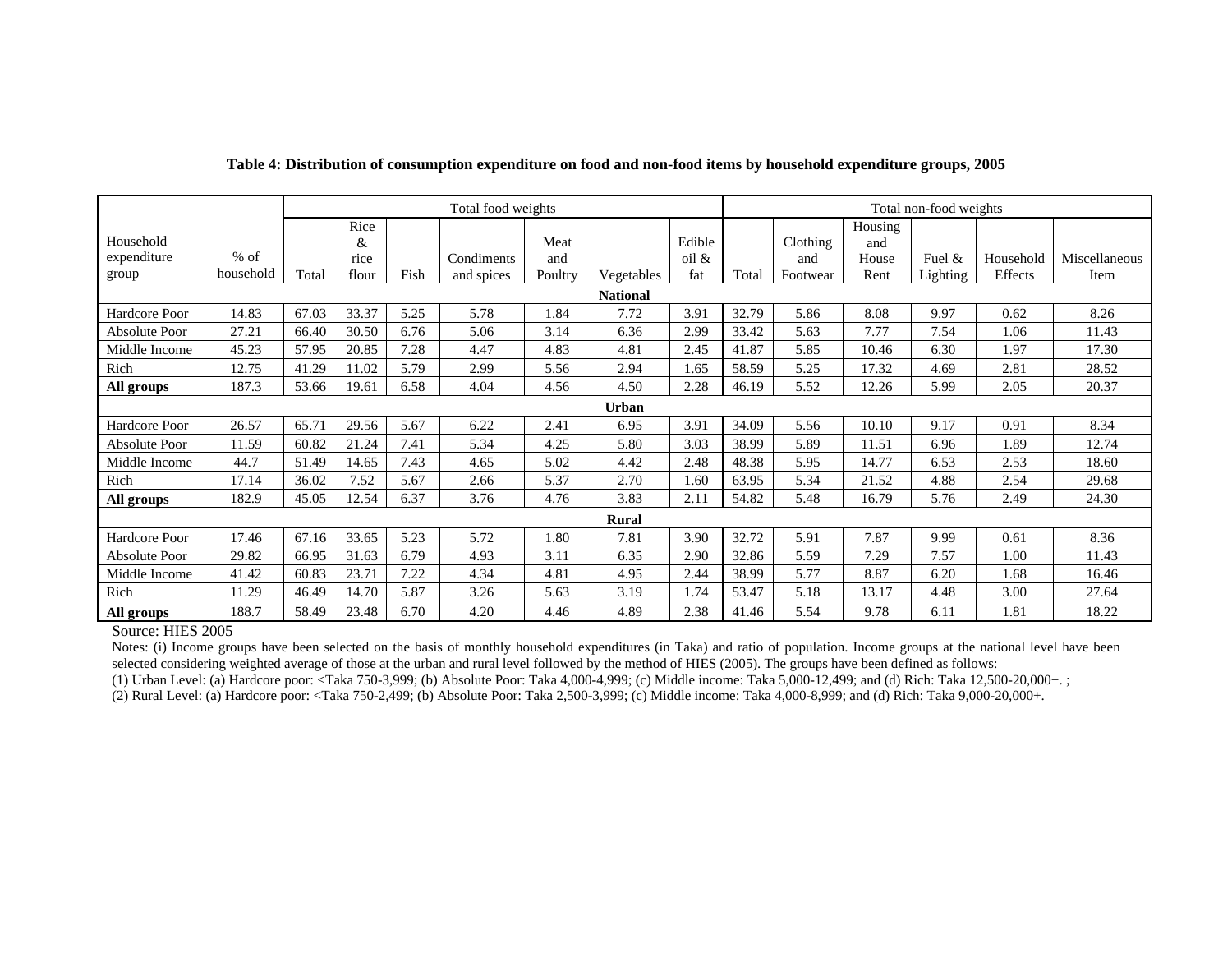### **Inflation rates for the poor**

The estimated inflation rates for the four groups are provided in Tables 5, 6 and 7. The tables also provide the corresponding inflation rate based on the usual base year (Base 1995/96 = 100). Three important observations can be made from the results. *First,* the inflation rate varies across the four income groups and that inflation rates for the poor are higher than that for the rich (Table 5). That is, the hypothesis of higher inflation for the poor due to higher food prices is found to be valid from the results. For example, the inflation rate for all groups in November 2007 was 11.2 percent, whereas it was 15.6 percent for the hardcore poor and 9.8 percent for the rich households. This means the gap between overall inflation and inflation for the hardcore poor is 4.4 percentage points, whereas the difference is 5.8 percentage points between the hardcore poor and the rich households.

|                   |          | Base:    |        |      |        |         |  |
|-------------------|----------|----------|--------|------|--------|---------|--|
| Month             | Hardcore | Absolute | Middle |      | All    | 1995/96 |  |
|                   | Poor     | Poor     | Income | Rich | Groups | $= 100$ |  |
| Jan 06            | 6.34     | 6.48     | 6.52   | 6.33 | 6.35   | 6.59    |  |
| Feb 06            | 5.22     | 5.37     | 5.55   | 5.59 | 5.60   | 5.72    |  |
| Mar <sub>06</sub> | 5.35     | 5.61     | 5.85   | 5.91 | 5.95   | 6.17    |  |
| Apr 06            | 6.46     | 6.62     | 6.78   | 6.50 | 6.89   | 7.46    |  |
| May 06            | 7.36     | 7.47     | 7.49   | 7.03 | 7.40   | 7.61    |  |
| <b>Jun 06</b>     | 7.10     | 7.40     | 7.59   | 7.09 | 7.46   | 7.54    |  |
| Jul 06            | 6.53     | 6.43     | 6.71   | 6.59 | 6.67   | 6.77    |  |
| Aug 06            | 6.60     | 6.45     | 6.64   | 6.60 | 6.62   | 6.67    |  |
| Sep 06            | 7.02     | 6.72     | 6.72   | 6.46 | 6.66   | 6.89    |  |
| Oct 06            | 7.40     | 7.15     | 7.12   | 6.76 | 7.07   | 7.31    |  |
| Nov <sub>06</sub> | 6.12     | 5.94     | 6.09   | 6.13 | 6.09   | 6.37    |  |
| Dec 06            | 5.54     | 5.63     | 5.92   | 6.03 | 5.79   | 6.13    |  |
| Jan 07            | 5.03     | 5.34     | 5.72   | 5.91 | 5.61   | 5.94    |  |
| Feb 07            | 6.68     | 6.91     | 7.14   | 7.07 | 6.91   | 7.28    |  |
| Mar <sub>07</sub> | 7.86     | 7.72     | 7.67   | 7.39 | 7.28   | 7.43    |  |
| Apr 07            | 8.63     | 8.59     | 8.52   | 8.20 | 7.93   | 8.28    |  |
| May 07            | 8.73     | 8.46     | 8.10   | 7.92 | 7.51   | 8.05    |  |
| Jun 07            | 9.93     | 9.76     | 9.47   | 9.21 | 8.91   | 9.20    |  |
| Jul 07            | 11.23    | 11.03    | 10.40  | 9.62 | 10.30  | 10.10   |  |
| Aug 07            | 12.73    | 11.72    | 10.49  | 9.31 | 10.23  | 10.12   |  |
| Sep 07            | 12.28    | 11.13    | 9.81   | 8.71 | 9.66   | 9.60    |  |
| Oct 07            | 14.15    | 12.50    | 10.76  | 9.20 | 10.13  | 10.06   |  |
| Nov $07$          | 15.59    | 13.74    | 11.76  | 9.79 | 11.16  | 11.21   |  |

**Table 5: National Inflation rates for different income groups** 

Source: Authors' calculation

It is also important to note that, in addition to the inflation rate of the hardcore poor, the inflation rates of the absolute poor and the middle income group are also higher than the overall inflation rate during the last two years. The results suggest that inflation hurts the poor and the middle income households more who together constitute almost 90 percent of the country's total population.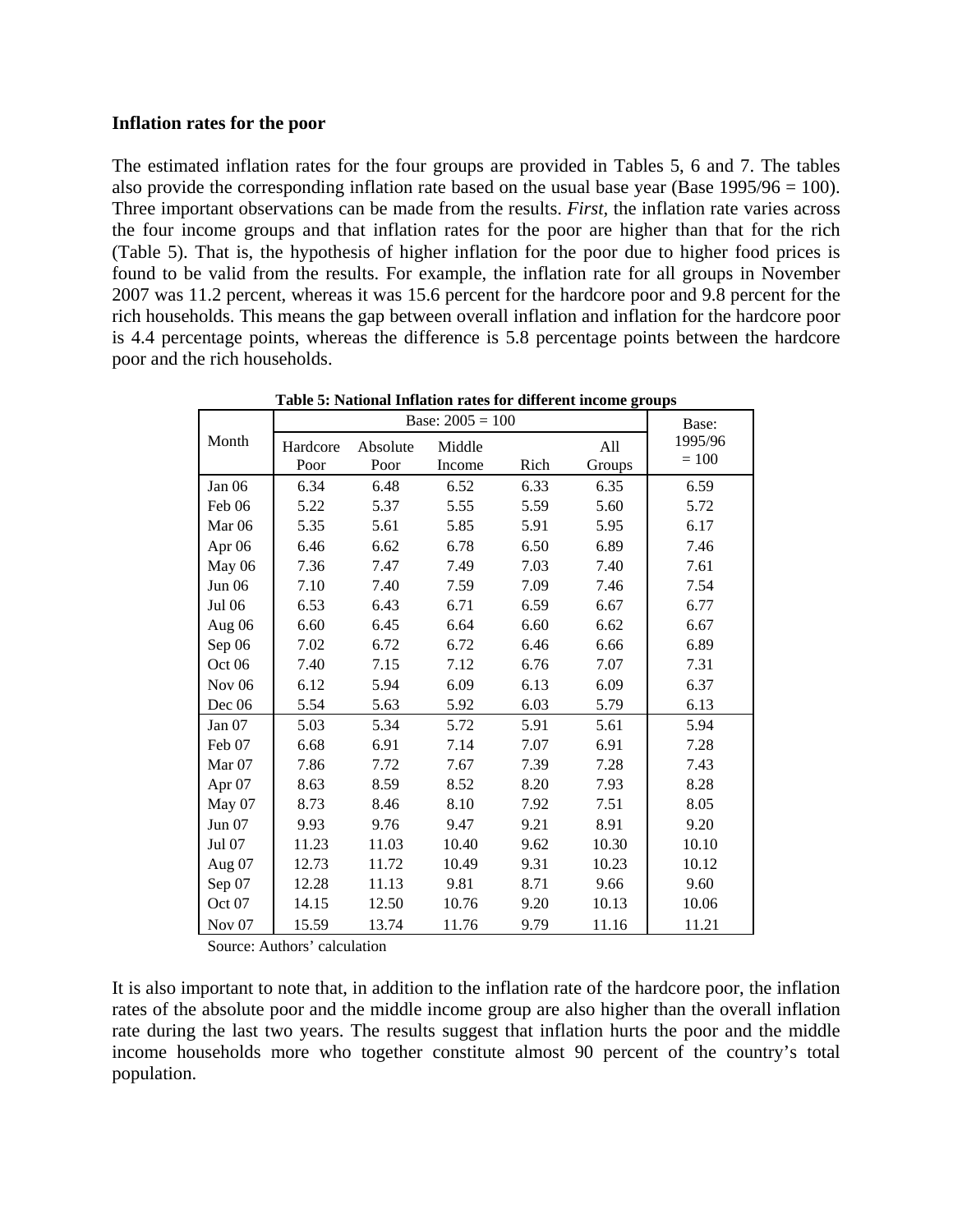*Second,* in terms of food inflation, the poor experience a higher rate than the rich at the national level (Table 6). In this case, the gap between the overall inflation rate and the inflation rate for the poor is even higher, suggesting adverse implications for the poor in terms of their main consumption basket.

|                   |          | Base: 2005=100 |        |       |        |                      |  |  |  |  |
|-------------------|----------|----------------|--------|-------|--------|----------------------|--|--|--|--|
| Month             | Hardcore | Absolute       | Middle |       | All    | Base:<br>1995/96=100 |  |  |  |  |
|                   | Poor     | Poor           | Income | Rich  | Groups |                      |  |  |  |  |
| Jan 06            | 6.26     | 6.63           | 6.99   | 7.31  | 6.73   | 6.67                 |  |  |  |  |
| Feb 06            | 4.81     | 5.13           | 5.53   | 5.87  | 5.56   | 5.53                 |  |  |  |  |
| Mar <sub>06</sub> | 4.85     | 5.36           | 5.87   | 6.33  | 6.02   | 6.09                 |  |  |  |  |
| Apr 06            | 6.87     | 7.39           | 7.92   | 8.51  | 8.27   | 8.27                 |  |  |  |  |
| May 06            | 8.20     | 8.52           | 9.06   | 9.46  | 9.10   | 8.90                 |  |  |  |  |
| <b>Jun 06</b>     | 7.86     | 8.45           | 9.26   | 9.61  | 9.18   | 8.81                 |  |  |  |  |
| Jul 06            | 6.87     | 6.87           | 7.65   | 8.39  | 7.69   | 7.42                 |  |  |  |  |
| Aug 06            | 7.14     | 7.05           | 7.68   | 8.59  | 7.76   | 7.42                 |  |  |  |  |
| Sep 06            | 8.26     | 7.87           | 8.26   | 8.88  | 8.39   | 8.25                 |  |  |  |  |
| Oct 06            | 8.80     | 8.56           | 9.03   | 9.83  | 9.27   | 9.00                 |  |  |  |  |
| <b>Nov 06</b>     | 6.80     | 6.60           | 7.08   | 8.11  | 7.29   | 7.28                 |  |  |  |  |
| Dec 06            | 6.10     | 6.26           | 6.96   | 8.05  | 6.94   | 7.08                 |  |  |  |  |
| Jan 07            | 5.17     | 5.70           | 6.52   | 7.69  | 6.51   | 6.65                 |  |  |  |  |
| Feb 07            | 7.19     | 7.64           | 8.34   | 9.26  | 8.21   | 8.36                 |  |  |  |  |
| Mar $07$          | 8.97     | 8.87           | 9.18   | 9.80  | 8.84   | 8.53                 |  |  |  |  |
| Apr 07            | 9.22     | 9.35           | 9.59   | 10.00 | 8.86   | 8.98                 |  |  |  |  |
| May 07            | 9.11     | 8.90           | 8.61   | 9.00  | 7.87   | 8.35                 |  |  |  |  |
| <b>Jun 07</b>     | 10.60    | 10.52          | 10.40  | 10.78 | 9.77   | 9.82                 |  |  |  |  |
| Jul 07            | 12.62    | 12.54          | 12.09  | 11.89 | 12.32  | 11.42                |  |  |  |  |
| Aug 07            | 14.96    | 13.69          | 12.39  | 11.47 | 12.35  | 11.62                |  |  |  |  |
| Sep 07            | 14.49    | 13.03          | 11.62  | 10.82 | 11.66  | 11.10                |  |  |  |  |
| Oct 07            | 17.20    | 14.99          | 13.01  | 11.41 | 12.29  | 11.73                |  |  |  |  |
| Nov $07$          | 19.51    | 17.07          | 14.95  | 13.09 | 14.42  | 13.83                |  |  |  |  |

|  |  | Table 6: Food inflation for different income groups |  |
|--|--|-----------------------------------------------------|--|
|  |  |                                                     |  |

Source: Authors' calculation.

*Third,* in terms of rural and urban inflation, the poor in both rural and urban areas experience higher inflation rates than the rich in respective areas (Table 7). Moreover, the rural poor face higher inflation than the urban poor. Similarly, the urban rich are less adversely affected than the rural rich.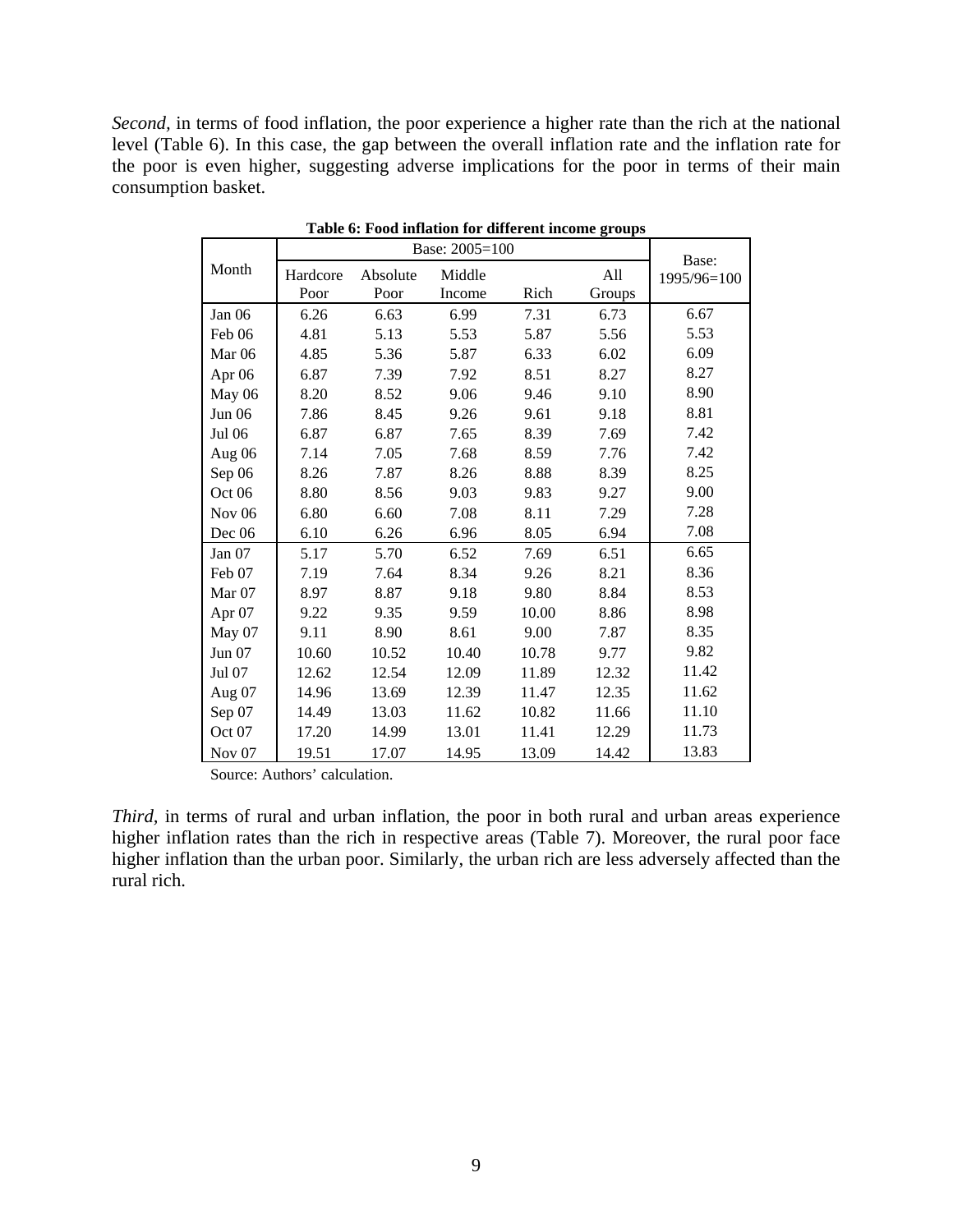|                   | All groups |       | Hardcore poor |       |       | Absolute poor | Middle income |       | Rich  |       |
|-------------------|------------|-------|---------------|-------|-------|---------------|---------------|-------|-------|-------|
| Month             | Rural      | Urban | Rural         | Urban | Rural | Urban         | Rural         | Urban | Rural | Urban |
| Jan 06            | 6.57       | 5.95  | 6.72          | 5.64  | 6.81  | 5.86          | 6.75          | 6.11  | 6.49  | 6.03  |
| Feb 06            | 5.65       | 5.51  | 5.38          | 4.94  | 5.43  | 5.26          | 5.52          | 5.62  | 5.49  | 5.79  |
| Mar <sub>06</sub> | 6.17       | 5.53  | 5.77          | 4.58  | 5.83  | 5.22          | 5.96          | 5.65  | 5.91  | 5.90  |
| Apr 06            | 6.84       | 6.97  | 6.37          | 6.62  | 6.46  | 6.93          | 6.61          | 7.10  | 6.28  | 6.93  |
| May 06            | 7.60       | 7.01  | 7.61          | 6.91  | 7.64  | 7.17          | 7.61          | 7.27  | 7.14  | 6.81  |
| Jun 06            | 7.75       | 6.90  | 7.58          | 6.23  | 7.74  | 6.78          | 7.85          | 7.12  | 7.20  | 6.88  |
| Jul 06            | 6.63       | 6.75  | 6.63          | 6.37  | 6.33  | 6.62          | 6.62          | 6.87  | 6.47  | 6.83  |
| Aug 06            | 6.58       | 6.69  | 6.75          | 6.31  | 6.37  | 6.61          | 6.56          | 6.80  | 6.50  | 6.79  |
| Sep 06            | 6.72       | 6.55  | 6.97          | 7.12  | 6.58  | 6.98          | 6.68          | 6.79  | 6.50  | 6.37  |
| Oct 06            | 7.12       | 6.97  | 7.14          | 7.88  | 6.85  | 7.71          | 7.04          | 7.28  | 6.83  | 6.63  |
| <b>Nov 06</b>     | 6.39       | 5.51  | 6.36          | 5.67  | 6.16  | 5.54          | 6.46          | 5.39  | 6.51  | 5.43  |
| Dec 06            | 5.98       | 5.44  | 5.66          | 5.33  | 5.70  | 5.49          | 6.18          | 5.46  | 6.34  | 5.44  |
| Jan 07            | 5.61       | 5.60  | 4.95          | 5.19  | 5.16  | 5.65          | 5.73          | 5.71  | 6.02  | 5.69  |
| Feb 07            | 6.85       | 7.03  | 6.50          | 7.00  | 6.64  | 7.40          | 7.07          | 7.27  | 7.17  | 6.89  |
| Mar 07            | 7.25       | 7.35  | 7.82          | 7.94  | 7.59  | 7.96          | 7.68          | 7.63  | 7.60  | 7.01  |
| Apr 07            | 8.16       | 7.49  | 9.00          | 7.95  | 8.87  | 8.08          | 8.91          | 7.80  | 8.67  | 7.33  |
| May 07            | 7.41       | 7.70  | 8.92          | 8.40  | 8.52  | 8.34          | 8.16          | 7.97  | 8.12  | 7.55  |
| Jun 07            | 8.93       | 8.88  | 10.38         | 9.10  | 9.99  | 9.33          | 9.67          | 9.10  | 9.48  | 8.71  |
| Jul 07            | 10.65      | 9.64  | 11.75         | 10.27 | 11.36 | 10.44         | 10.62         | 10.01 | 9.89  | 9.12  |
| Aug $07$          | 10.49      | 9.73  | 13.23         | 11.80 | 12.08 | 11.07         | 10.68         | 10.12 | 9.53  | 8.88  |
| Sep 07            | 9.99       | 9.03  | 13.09         | 10.79 | 11.68 | 10.12         | 10.08         | 9.33  | 8.96  | 8.23  |
| Oct 07            | 10.55      | 9.33  | 15.05         | 12.51 | 13.26 | 11.12         | 11.19         | 9.97  | 9.69  | 8.28  |
| Nov <sub>07</sub> | 11.33      | 10.83 | 15.65         | 15.49 | 13.83 | 13.57         | 11.73         | 11.83 | 10.04 | 9.30  |

**Table 7: General Inflation rates for different income groups in rural and urban areas** 

Source: Authors' calculation.

### **IV. Some Policy Implications**

The analysis in this note shows that the poor generally face a higher rate of inflation than the non-poor in Bangladesh. This is likely to have greater adverse consequences on the welfare of the poor in both rural and urban areas of the country. The analysis also shows that the higher inflation rate of the poor in recent years has mainly arisen from higher food prices which have larger weights in the consumption basket of the poor. As such the findings have significant implications for designing appropriate anti-inflation policies by the government and the Bangladesh Bank.

The results show that while high food inflation is a major problem in the urban areas, non-food inflation provides more impetus to the inflation process in the rural areas. This seems to suggest that inflation is lower at the point of origin, but rises as one moves further indicating that higher transportation costs, inadequate infrastructure, imperfect market organization, and other factors also contribute to raising the overall inflation in the country. Given the high food inflation in the urban areas and its potentially large pass-through effect, the impact on non-food inflation also becomes significant which, when progressively increasing mark-ups are added, results in high non-food inflation in the rural areas as well. A careful study of the behavior of both food and non-food components of inflation and their pass-through effects, and the associated mark-ups resulting from physical, financial, and other (e.g. the traffic bottlenecks!) constraints would be useful to understanding the current dynamics of inflation in Bangladesh.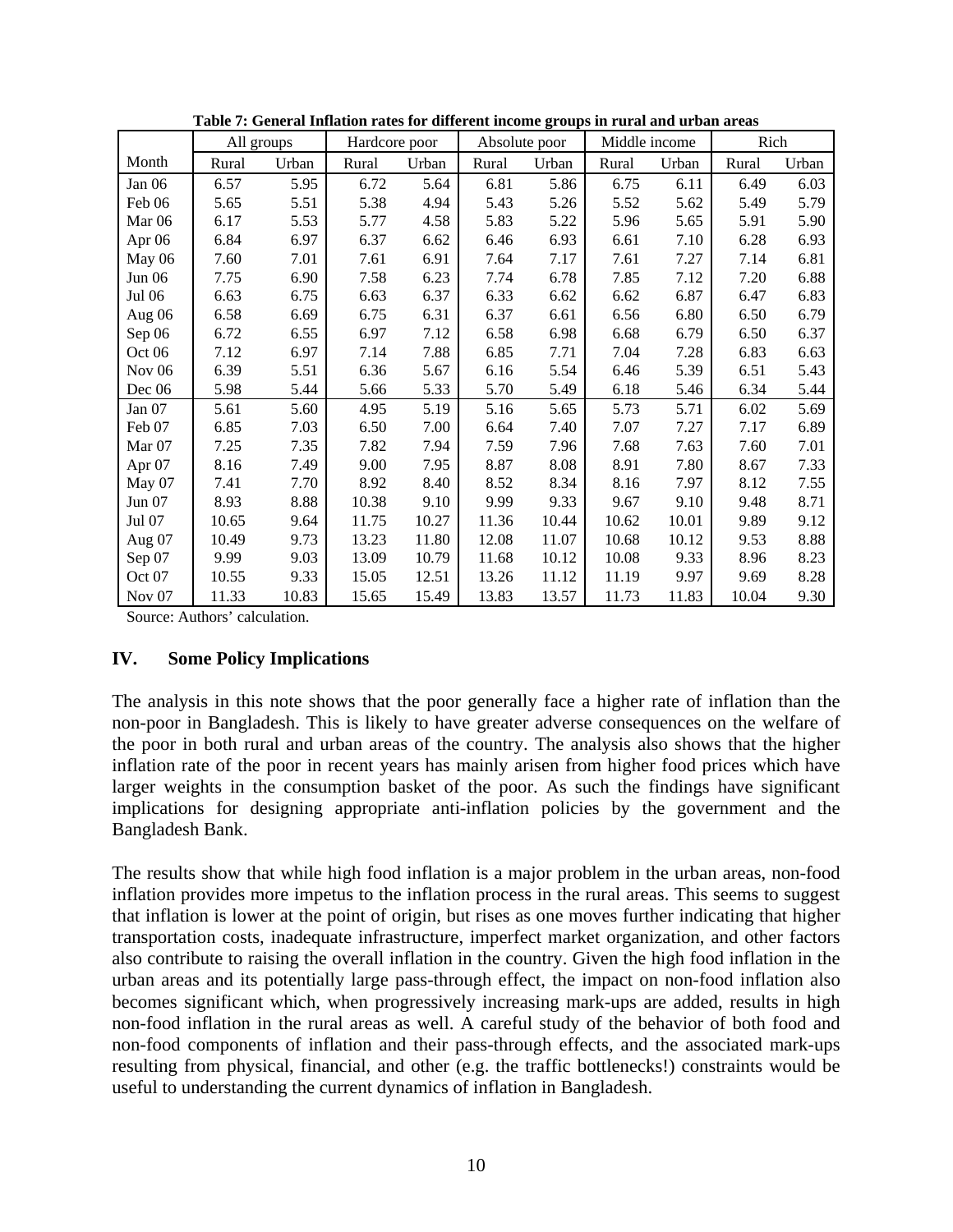Since the poor are most adversely affected by inflation, especially food inflation, targeted policies are required to mitigate the costs of inflation for the poor. In this context, the government has taken several measures to hold soaring prices, including reduction of import duty on imported food items and other measures of increasing domestic availability of essential consumer goods especially rice and other food items. The government has also taken steps to ensure increased supply of essential goods to the poor by raising open market operations of rice and widening the scope and coverage of different social safety nets programs especially in flood and cyclone affected areas and poverty pockets of the country. For sustaining these efforts, it is important to create decent and productive employment opportunities especially for the poor, for which increasing economic growth and improving its quality are key factors.

Since food inflation has been fueling the recent inflationary process in the country, along with containing demand pressures, the appropriate policy responses would be to take effective measures to increase domestic production of items such as rice, sugar, edible oil, vegetables, and other essential consumption goods. For this, an important prerequisite is to ensure adequate and timely supply of critical inputs such as credit, fertilizer, diesel, and good quality seeds to the farmers and availability of credit and other key inputs for non-farm production. In this respect, the government has taken integrated measures as a component of its overall strategy for increasing domestic production, especially in the agriculture sector. The Bangladesh Bank has raised the disbursement target of agricultural credit for FY08 by 32 percent over the previous fiscal year to Tk. 83.7 billion. During July-February FY08, the disbursement of agricultural credit amounted to Tk. 55.4 billion, which is nearly 70 percent higher than the amount disbursed during the same period of the preceding fiscal year.

As Bangladesh is a net food importing country, higher food prices in the international market are likely to have an adverse impact on the country's net trade balances. Moreover, higher import payments could adversely affect the foreign reserve situation and distract the ultimate goals of the monetary authority of maintaining a stable foreign exchange market and overall price stability. Thus it might be important for the Bangladesh Bank to follow a pro-poor monetary policy through minimizing the rapid depreciation of domestic currency and finding a better inflation forecasting mechanism prior to any possible price hike.

It might also be prudent for the government to monitor prices and take necessary action to ease the supply situation in the social sectors, such as education and healthcare, and ensure the supply of these basic services to the poor at low costs so that the long-term adverse effects of inflation on education and health can be avoided. This is necessary not only to sustain Bangladesh's impressive past achievements in the social sectors but also to ensure that the country is on the right path to achieve the MDGs.